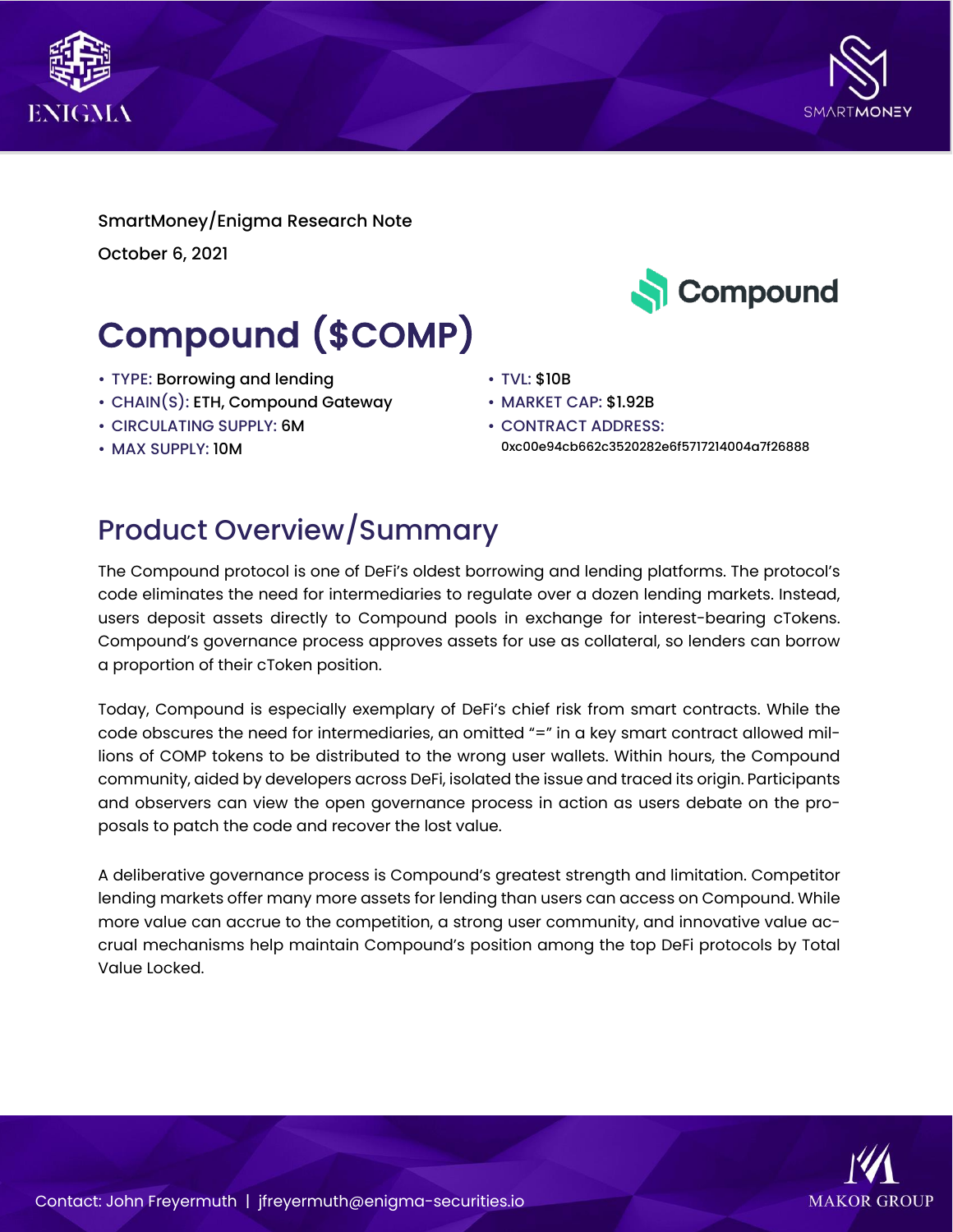# Why it's interesting

#### *Product and Technology*

A suite of smart contracts enables Compound's open money markets. All approved assets are pooled by type. Lenders deposit assets to each pool. Borrowers can withdraw assets at up to 80% of their deposited value that are approved as collateral. Lending positions are represented by cTokens, sent to each lender's Ethereum-based wallet.

Compound's cToken smart contract helped innovate the digital bearer asset model that is foundational to DeFi. As a representation of the lender's stake in a lending pool, the cToken provides programmable proof of the value locked in Compound. Users, including other protocols, could directly and verifiably reference cToken code to structure new financial products. For example, after receiving cTokens in proportion to DAI supplied to Compound's DAI lending pool, the lender could stake their cTokens in a Curve liquidity pool to make a market for the interestbearing tokens. By lending and supplying liquidity, the depositor accrued compounding yield on their long asset position.

The Comptroller smart contract uses cToken balances to regulate each lending market. Each asset and cToken have corresponding exchange and interest accrual rates, while the code designates several assets as collateral. When a user withdraws an asset, the Comptroller verifies the cToken's collateral status and enables borrowing at the approved loan-to-value, or LTV. As a borrower accrues interest, their borrowed position offsets the interest accrued by their collateral deposit.

#### *Comptroller Smart Contract Bug*

On September 29, 2021, a simple omission issued millions of dollars in COMP tokens to the wrong addresses. Compound Proposal 62 introduced new code that separated COMP issuance rates to borrowers and lenders per asset. Specific COMP issuance rates would be more effective as a borrowing incentive, rather than a flat rate across functions. During implementation, a community developer omitted a "=" where the amount of COMP issued to certain borrowers should have been limited to ">=". One character released caused an estimated 240k COMP tokens to be released to the wrong addresses.

By October 1st, Compound governance participants discovered the bug and began the process to stop all issuance. After several days, and two additional governance proposals, the development community has nearly patched the bug. Instead of confiscating or burning the mistaken COMP, the community decided to allow mistaken recipients to return the COMP. After enough COMP may be returned, the protocol will update its accounting to incorporate the additional issuance.

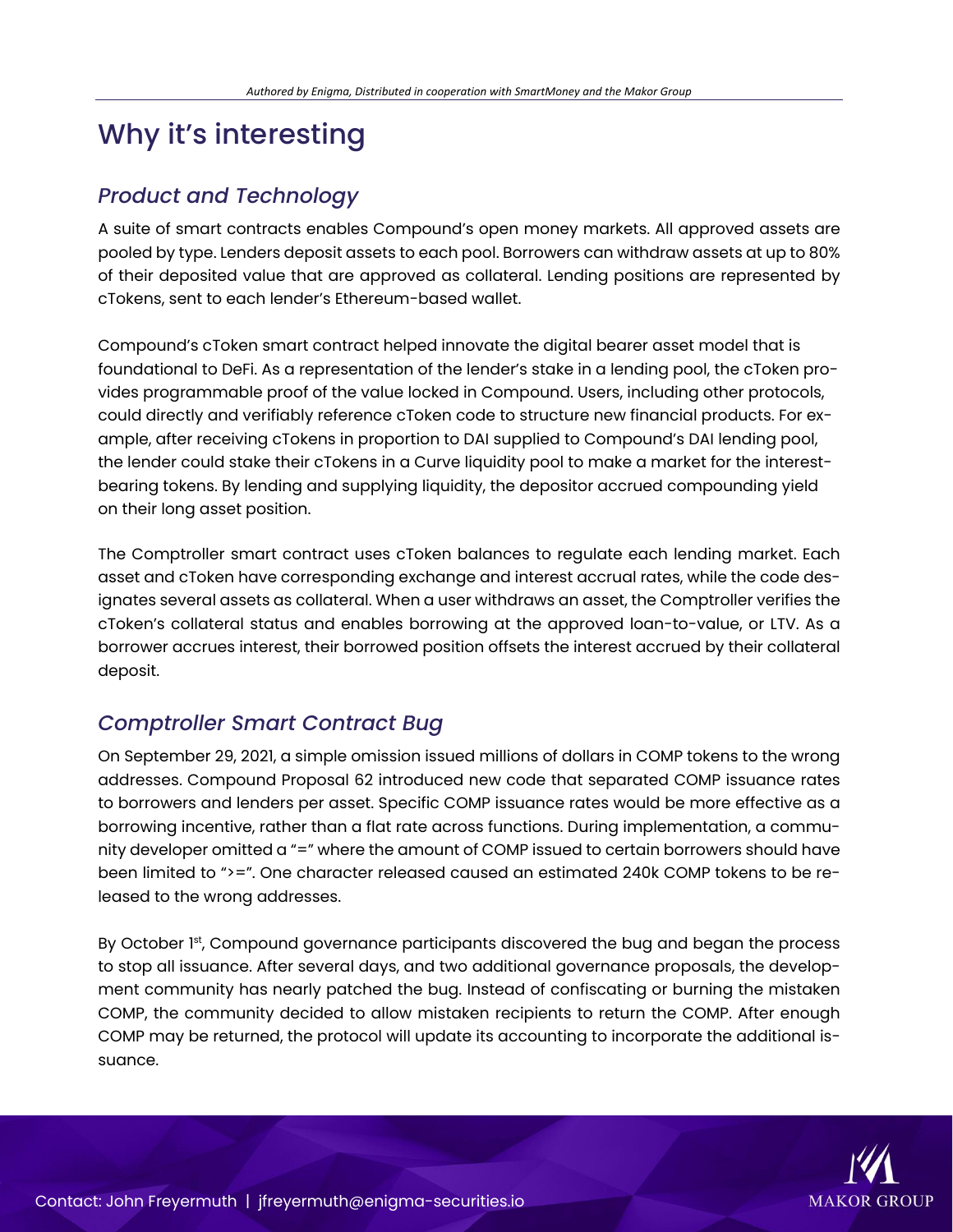#### *Governance*

Compound set an early standard as one of the first DeFi protocols to fully decentralize. On February 26, 2020, Compound Labs founder, Robert Leshner, announced plans to transition the protocol's governance and operations. By April 2020, on-chain governance launched to match the protocol's open-source operating code separate user interface. This made Compound unique among comparable DeFi protocols. Many projects are open source at the operating level, where community participants maintain the code on public repositories. However, a centralized team may maintain the user interface, which tends to funnel all users to one centralized point of access. Instead, Compound's user interface and operating code repositories are both maintained by the community.

The COMP token powers decision-making among Compound community members. Token holders must post or delegate their COMP to another user to propose, vote, and implement code in any part of the protocol. With 100 COMP, any address can propose an update in the Compound governance smart contract. An autonomous proposal becomes eligible for voting as a governance proposal once users delegate 65,000 COMP in its favor.



Contact: John Freyermuth | jfreyermuth@enigma-securities.io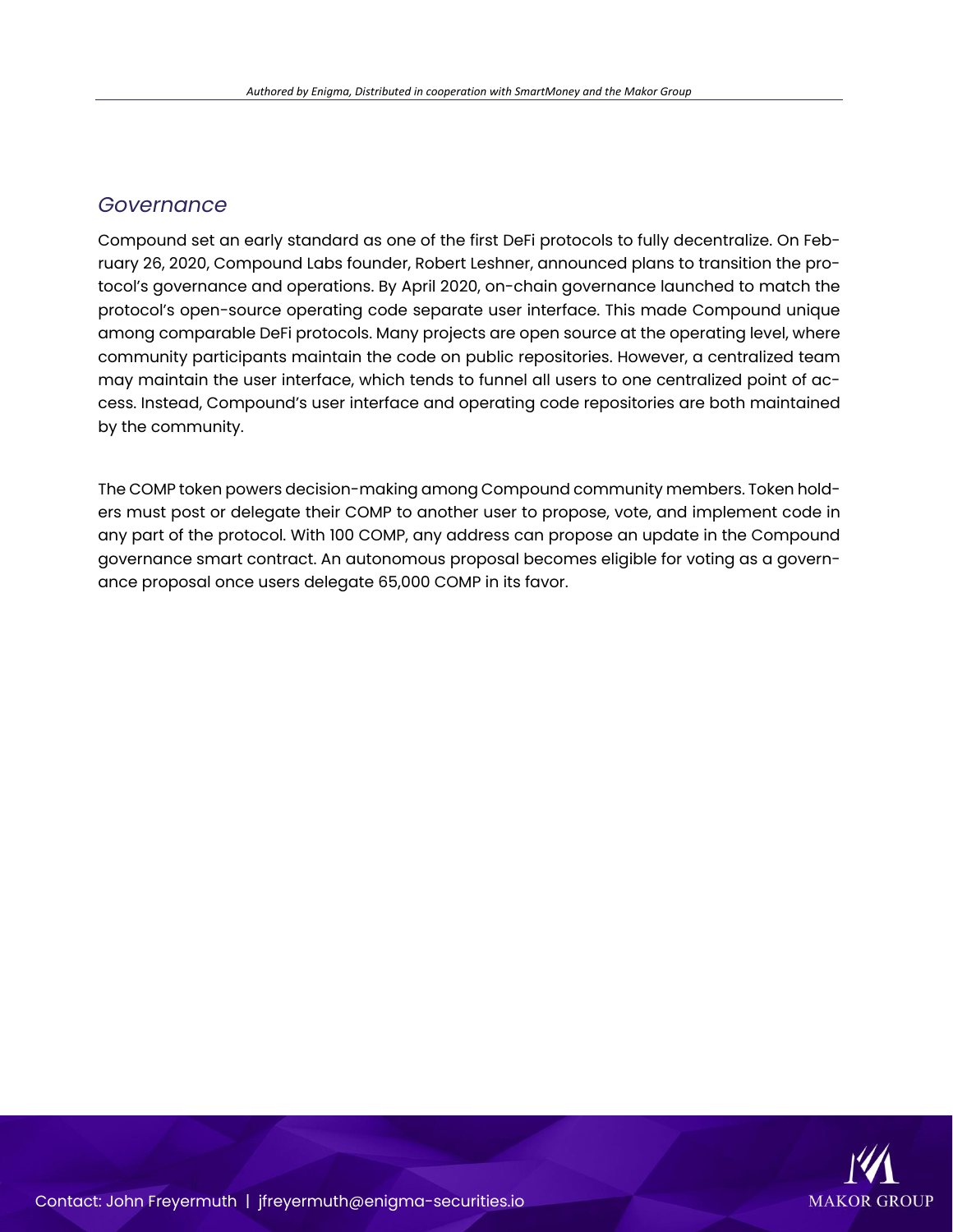

After 2 days' review, and at least 400,000 COMP staked, the proposal may be implemented 2 days later. With a total of one week, Compound's governance process was designed to build consensus for deliberate and updates.

### **TOKENOMICS**

#### *Token Distribution and Valuation*

Compound issues the COMP token to incentivize community participation among users instead of passive investors. To maintain community governance, Compound only issues tokens to borrowers and lenders of approved assets. Governance participants approve assets to receive COMP to incentivize both borrowing and lending in the asset. Some assets, like ETH, do not receive COMP rewards for borrowing because demand is insufficient. Instead, COMP tokens are awarded to the most users by the pools in highest demand.

Users that supply their COMP rewards receive additional COMP issuance for compound returns. Most COMP issued is staked in the protocol's lending pool or governance contract. To date, over

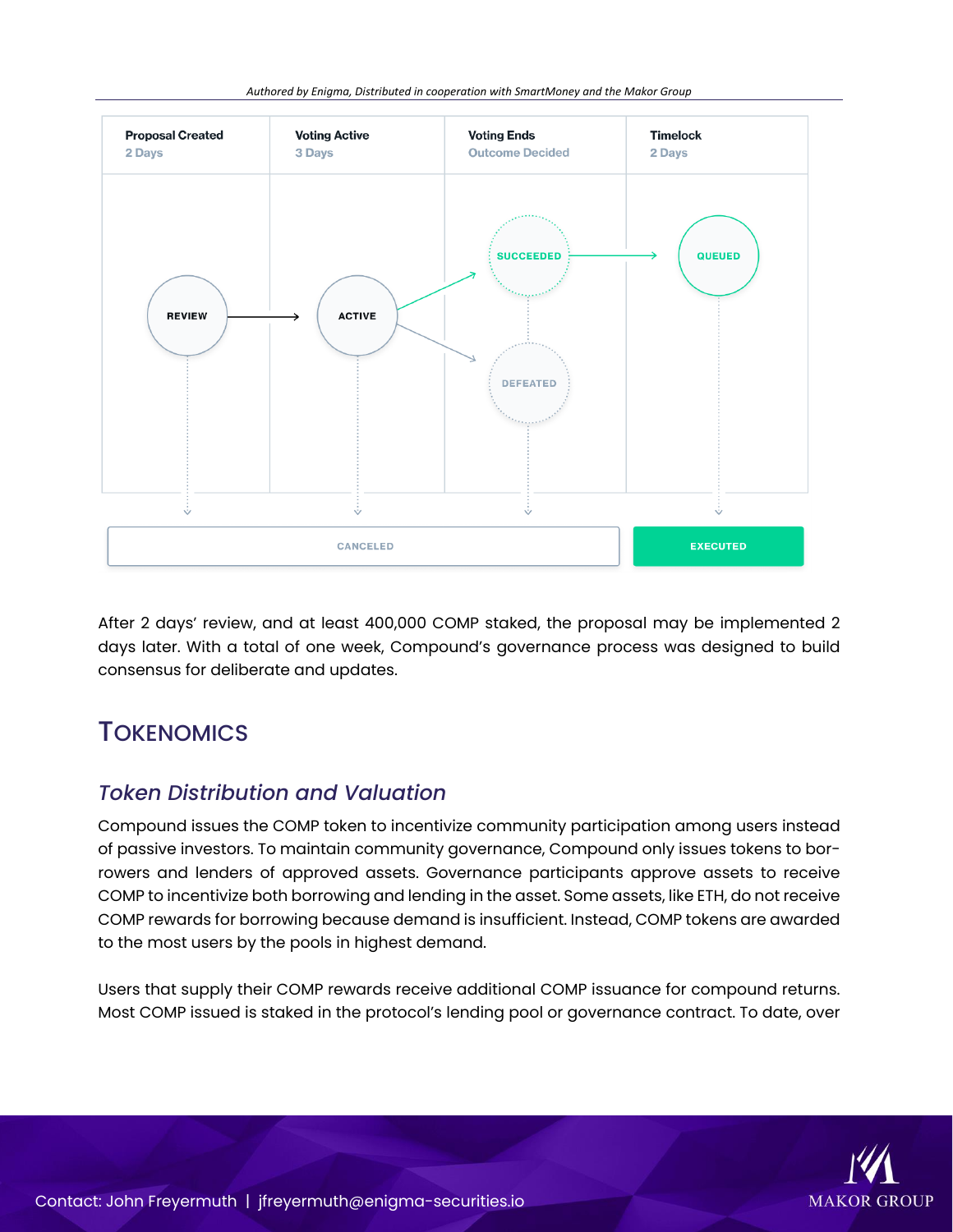half of the entire COMP supply has been issued to borrowing and lending pools. Though no dividend or protocol earnings accrue to COMP holders, Compound's issuance drives demand for the token.

Though COMP value can increase due to demand for staking, users can depress price when they sell their COMP to monetize their Compound yield. Additionally, no dividends or revenue to token holders means that COMP holders receive no cash flows without staking.

#### *cTokens and Lender Returns*

Lenders earn rewards by supplying assets to the protocol to be borrowed from each asset's pool. For their deposited, or lent, assets, users receive a representative amount of cTokens. Over time, the exchange rate at which cTokens can redeem the lent assets grows, so cTokens can redeem more of the lent asset. Instead of simple interest, lenders redeem more assets than they deposited. The gain in over time represents the revenue to lenders for supplying liquidity to Compound markets.

| <b>cToken Yield by Exchange Rate</b> |             |
|--------------------------------------|-------------|
| Lent asset                           | ETH         |
| cToken                               | <b>CETH</b> |
| Exchange rate at lend                | 0.0200      |
| Exchange rate at redemption          | 0.0216      |
| Total gain                           | 7 96%       |

Source: cTokens, Compound Docs: https://compound.finance/docs/ctokensffexchange-rate

#### *Value Accrual*

Of the \$15B deposited, borrowed assets total \$5B. The top 3 deposited assets, ETH, USDC, and DAI, indicate the most used collateral on Compound. The 3 most borrowed assets are also USDC and DAI, accompanied by USDT. The asset composition and interest rates reveal potential opportunities for yield-seeking investors.

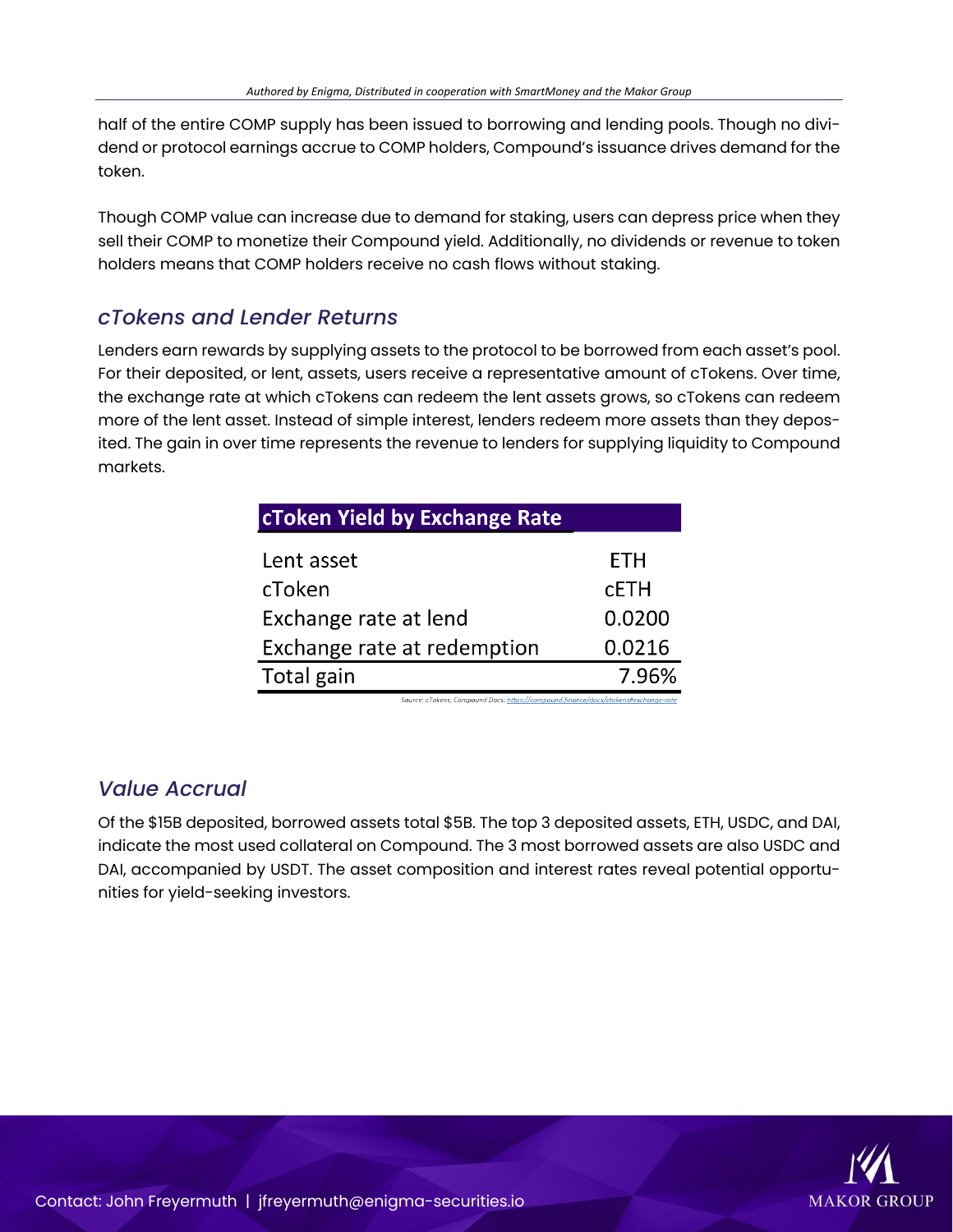|  |  | Authored by Enigma, Distributed in cooperation with SmartMoney and the Makor Group |  |
|--|--|------------------------------------------------------------------------------------|--|
|--|--|------------------------------------------------------------------------------------|--|

| <b>Annual Yield and COMP Issuance per Asset Lend and Borrow Positions</b> |                             |             |                    |        |        |              |              |        |
|---------------------------------------------------------------------------|-----------------------------|-------------|--------------------|--------|--------|--------------|--------------|--------|
| Date<br><b>COMP Price</b><br>Lend Value                                   | 10/4/21<br>\$327<br>\$1,000 |             |                    |        |        |              |              |        |
|                                                                           |                             | <b>COMP</b> | 1                  |        |        | <b>COMP</b>  | $\mathbf{1}$ |        |
|                                                                           | Lend                        | Issuance    | Year               | COMP   | Borrow | Issuance     | Year         | COMP   |
| Asset                                                                     | Rate                        | to Lenders  | <b>Total Yield</b> | Issued | Rate   | to Borrowers | Net Yield    | Issued |
| AAVE                                                                      | 0.55%                       | 0.00%       | 0.55%              | 0.0000 | 5.32%  | 0.00%        | $-5.32%$     | 0.0000 |
| <b>BAT</b>                                                                | 0.18%                       | 1.35%       | 1.53%              | 0.0413 | 3.91%  | 23.66%       | 19.75%       | 0.7231 |
| <b>COMP</b>                                                               | 0.79%                       | 2.36%       | 3.15%              | 0.0721 | 6.15%  | 14.11%       | 7.96%        | 0.4313 |
| DAI                                                                       | 2.68%                       | 2.00%       | 4.68%              | 0.0611 | 4.03%  | 2.54%        | $-1.49%$     | 0.0776 |
| <b>LINK</b>                                                               | 0.41%                       | 0.60%       | 1.01%              | 0.0183 | 4.77%  | 5.19%        | 0.42%        | 0.1586 |
| REP                                                                       | 0.00%                       | 0.00%       | 0.00%              | 0.0000 | 35.57% | 0.00%        | $-35.57%$    | 0.0000 |
| <b>SUSHI</b>                                                              | 0.06%                       | 0.00%       | 0.06%              | 0.0000 | 2.68%  | 0.00%        | $-2.68%$     | 0.0000 |
| TUSD                                                                      | 2.53%                       | 0.00%       | 2.53%              | 0.0000 | 3.74%  | 0.00%        | $-3.74%$     | 0.0000 |
| <b>UNI</b>                                                                | 0.10%                       | 0.55%       | 0.65%              | 0.0168 | 3.48%  | 14.53%       | 11.05%       | 0.4441 |
| <b>USDC</b>                                                               | 4.16%                       | 1.81%       | 5.97%              | 0.0553 | 5.57%  | 2.23%        | $-3.34%$     | 0.0682 |
| <b>USDT</b>                                                               | 6.13%                       | 1.01%       | 7.14%              | 0.0309 | 8.02%  | 1.21%        | $-6.81%$     | 0.0370 |
| <b>WBTC</b>                                                               | 0.18%                       | 0.40%       | 0.58%              | 0.0122 | 3.49%  | 6.52%        | 3.03%        | 0.1993 |
| <b>WETH</b>                                                               | 0.09%                       | 0.14%       | 0.23%              | 0.0043 | 2.47%  | 3.22%        | 0.75%        | 0.0984 |
| YFI                                                                       | 3.48%                       | 0.00%       | 3.48%              | 0.0000 | 11.84% | 0.00%        | $-11.84%$    | 0.0000 |
| ZRX                                                                       | 0.76%                       | 0.90%       | 1.66%              | 0.0275 | 6.77%  | 5.97%        | $-0.80%$     | 0.1825 |

Source: User Distribution, Governance, Compound. https://compound.finance/governance/comp

Due to available supply and differences in demand, USDT is nearly 50% more expensive to borrow than USDC. Likewise, USDT offers a higher APR than USDC. An investor could borrow USDC, trade for USDT, and deposit it for a net 3% yield. Because USDT is volatile relative to USDC, USDT is not approved on Compound, so the trade could not occur in reverse.

## Competitive Landscape

Compound is among the three most dominant lending protocols on Ethereum and DeFi, generally. Over \$10B of net digital asset value is locked in Compound. Only MakerDao and Aave protocols surpassed Compound, with \$13B and \$14B of TVL, respectively. Unlike commercial and money center banks, DeFi lending protocols rarely compete on cost.

Instead, interest rate variability and over-collateralization require users to compare protocols on yield offered. At the protocol level, Aave, MakerDao, and Compound attract deposits through integrations and composability. Development partnerships and smart contract code allow other protocols to use Compound money markets for lending within their own protocols. More development in each lending protocol's ecosystem grows net TVL.

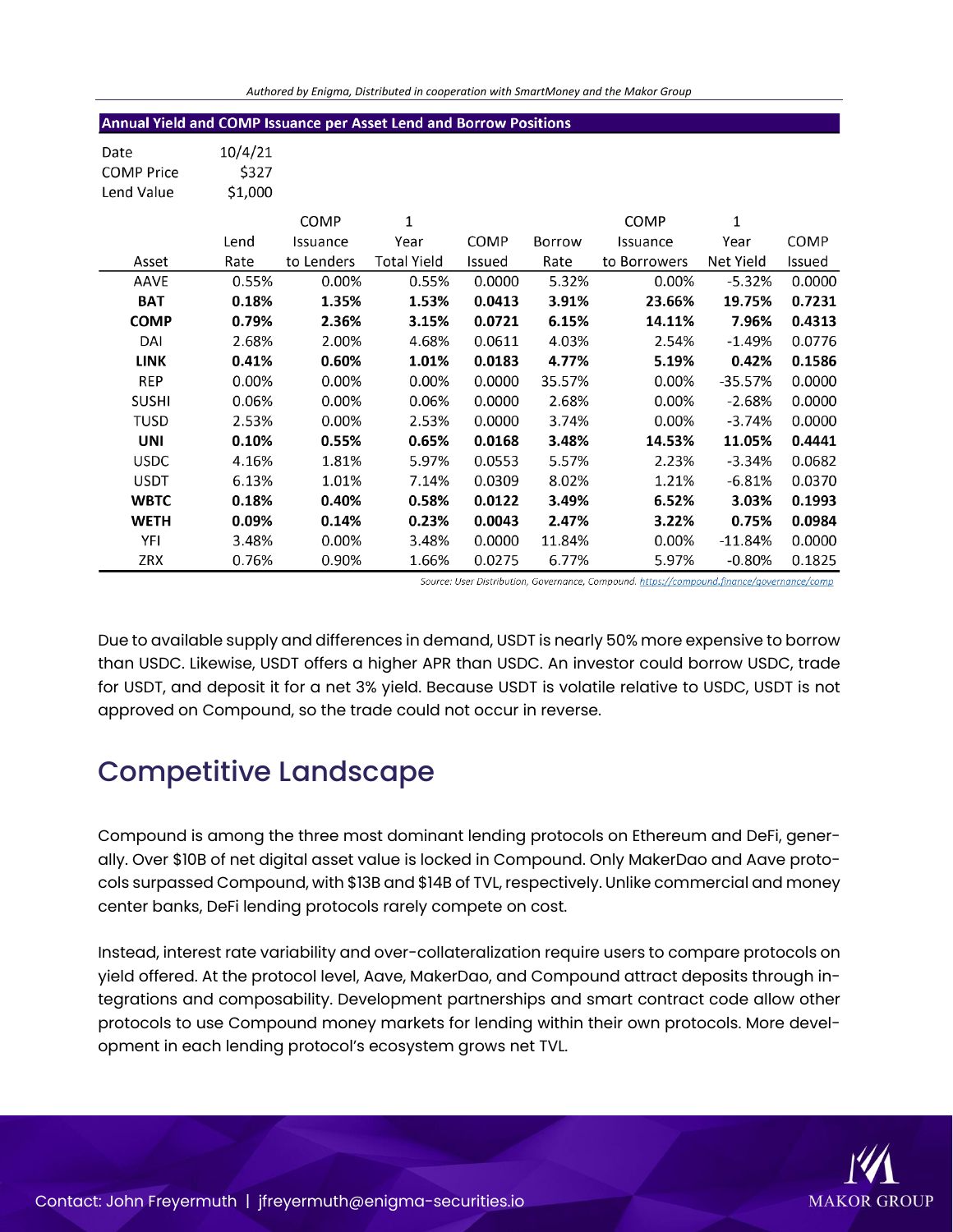A limited market offering limits Compound's TVL growth in exchange for reduced volatility and smart contract risk. The Compound community maintains strict approval standards for borrow and lend assets, with more strict approval of collateral assets. Aave offers 31 asset markets compared to Compound's 13.

| <b>TVL among Top 5 B&amp;L Protocols</b> |             |       |       |       |             |       |       |       |  |
|------------------------------------------|-------------|-------|-------|-------|-------------|-------|-------|-------|--|
|                                          | <b>COMP</b> |       |       |       | Comparables |       |       |       |  |
|                                          | High        | Low   | Med   | Avg   | 10/4/21     | AAVE  | MKR   | ANC   |  |
| TVL/MC                                   | 0.23x       | 0.16x | 0.19x | 0.19x | 0.20x       | 0.28x | 0.17x | 0.10x |  |

Source: DeFi Llama, accessed 10/4/21: https://defillama.com/home

### Recommendations

Though last among the top three lending protocols, Compound is a model for consistent decentralized protocol control. The protocol's governance and development community demonstrated resiliency in the face of the most recent smart contract bug. As the first DeFi protocol to launch non-stable digital asset money markets, the community's experience was an asset to resolving the error and will continue to be in the future.

Despite the protocol's fortitude, COMP is not most productive alone. Instead, supplying COMP to Compound's lending pools will earn yield and grow an investor's holdings. As other investors monetize their COMP yield, long-term suppliers may experience volatility. Long-term COMP stakers are likely withstand price movement while they compound their yield.



Contact: John Freyermuth | jfreyermuth@enigma-securities.io